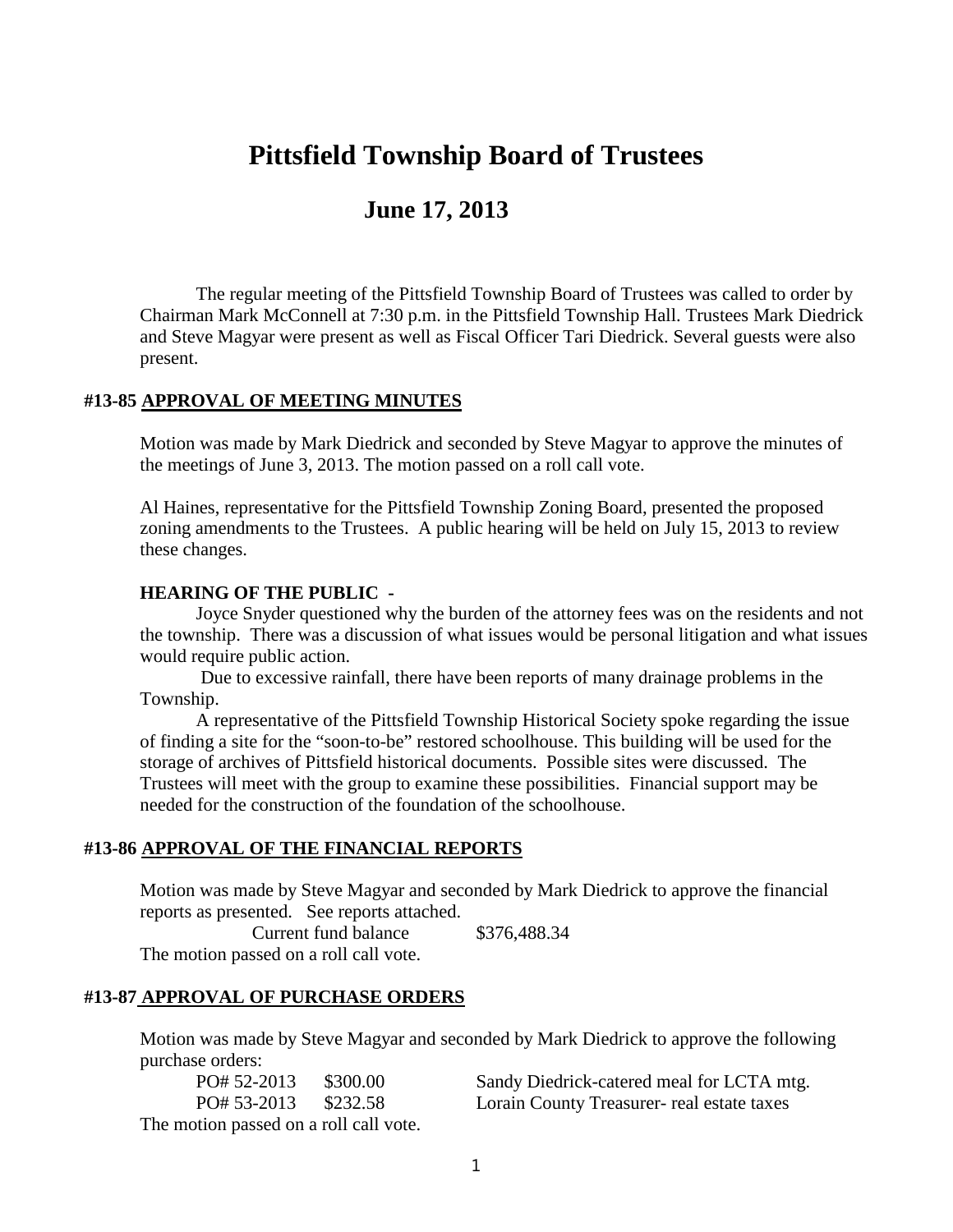## **#13-88 APPROVAL OF CURRENT BILLS AND EXPENSES**

Motion was made by Steve Magyar and seconded by Mark Diedrick to approve the following:

Vouchers #36 through #39 Warrants #9198 through #9217 All Totaling \$13,207.13 The motion passed on a roll call vote.

#### **MEETING REPORTS**

RLCWA – June 12 – Steve Magyar CLCAD – June 13 – Mark McConnell

## **#13-89 MOVE TO EXECUTIVE SESSION**

Motion was made by Mark Diedrick and seconded by Steve Magyar to move to Executive Session to discuss imminent litigation. The motion passed on a roll call vote.

#### **#13-90 RETURN TO REGULAR SESSION**

Motion was made by Steve Magyar and seconded by Mark Diedrick to return to the Regular Session at 8:45 p.m.. The motion passed on a roll call vote.

Jerry Innes explained that the Township would be proceeding to file a court order in regards to the Rural Lorain County Water Authority issue involving township representation. A "Writ of Mandamus" will be presented as a court order for a public body.

## **#13-91 APPROVAL TO PROCEED WITH A "WRIT OF MANDAMUS" AGAINST THE RURAL LORAIN COUNTY WATER AUTHORITY CONCERNING THE APPOINTMENT AND REMOVAL OFA TOWNSHIP REPRESENTATIVE**

Motion was made by Mark Diedrick and seconded by Steve Magyar to proceed with a "Writ of Mandamus" against the Rural Lorain County Water Authority concerning the appointment and removal of a township representative. Steve Magyar and Mark Diedrick voted yes. Mark McConnell abstained from the vote.

#### **OLD BUSINESS –**